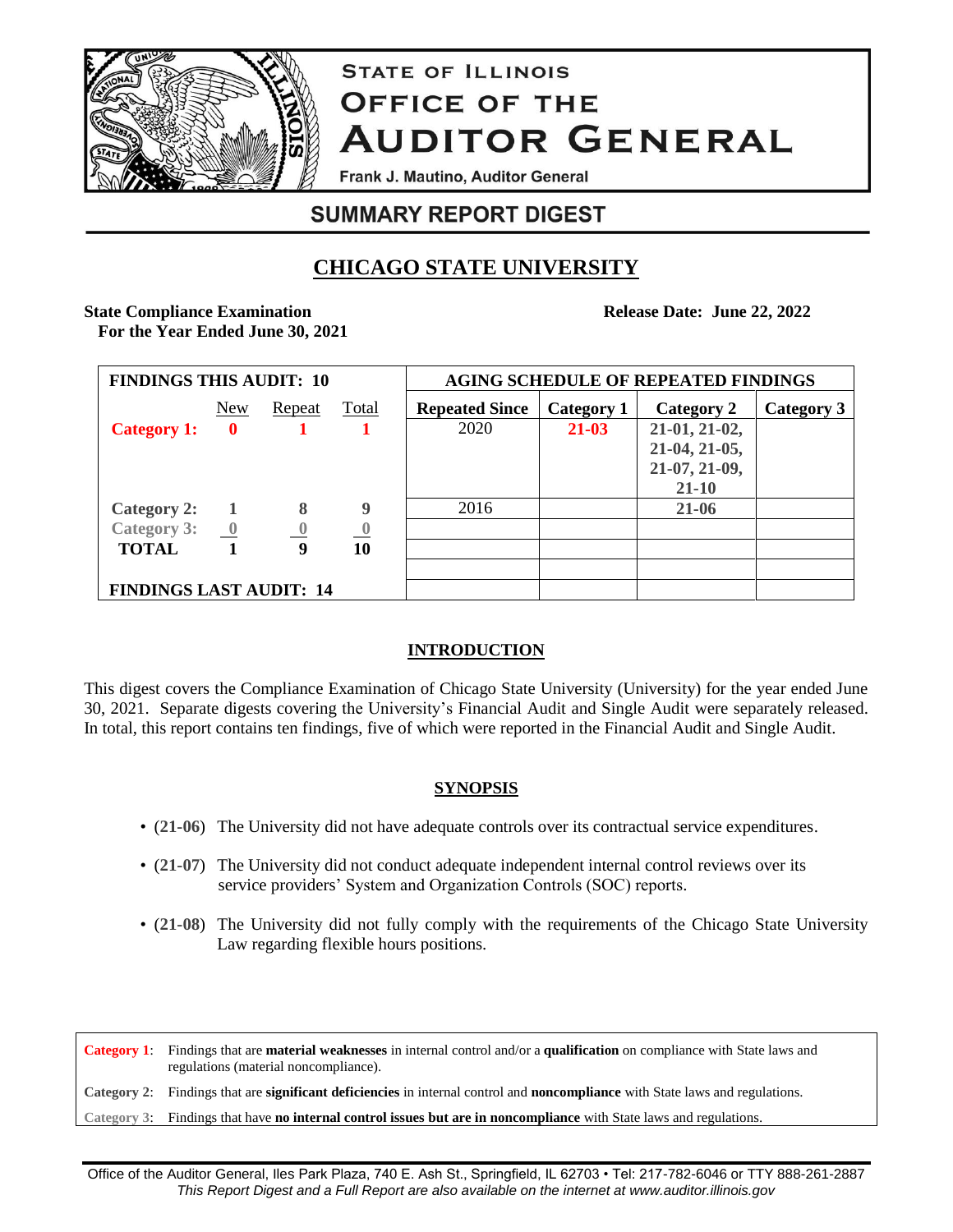### **CHICAGO STATE UNIVERSITY STATE COMPLIANCE EXAMINATION For the Year Ended June 30, 2021**

| <b>COMPARATIVE SCHEDULE OF INCOME FUND REVENUES AND</b><br><b>EXPENDITURES (Unaudited)</b> | 2021                      |            | 2020          |             |
|--------------------------------------------------------------------------------------------|---------------------------|------------|---------------|-------------|
| <b>INCOME FUND REVENUES</b>                                                                |                           |            |               |             |
|                                                                                            | $\mathcal{S}$             | 21,760,073 | \$            | 25,276,143  |
|                                                                                            |                           | 243,077    |               | 256,374     |
|                                                                                            |                           | 14,981     |               | 281,723     |
|                                                                                            |                           | 260,494    |               | 247,922     |
|                                                                                            |                           | 22,278,625 |               | 26,062,162  |
| <b>INCOME FUND EXPENDITURES</b>                                                            |                           |            |               |             |
|                                                                                            |                           | 7,375,400  |               | 9,349,327   |
|                                                                                            |                           | 11,376,561 |               | 12,188,157  |
|                                                                                            |                           | 15,219     |               | 107,240     |
|                                                                                            |                           | 611,137    |               | 925,582     |
|                                                                                            |                           | 127,265    |               | 483,314     |
|                                                                                            |                           | 35,997     |               | 44,722      |
|                                                                                            |                           | 645,080    |               | 569,824     |
|                                                                                            |                           | 57,100     |               |             |
|                                                                                            |                           | 740,434    |               | 1,016,752   |
|                                                                                            |                           | 42,923     |               | 415,345     |
|                                                                                            |                           | 1,668,593  |               | 3,487,068   |
|                                                                                            |                           | 30,500     |               | 177,250     |
|                                                                                            |                           | 22,726,209 |               | 28,764,581  |
| <b>EXCESS (DEFICIT) OF REVENUES OVER EXPENDITURES</b>                                      | $\boldsymbol{\mathsf{S}}$ | (447, 584) | $\mathcal{S}$ | (2,702,419) |
| <b>SUPPLEMENTAL INFORMATION (Unaudited)</b>                                                |                           | 2021       |               | 2020        |
| <b>Employment Statistics</b>                                                               |                           |            |               |             |
|                                                                                            |                           | 224        |               | 237         |
|                                                                                            |                           | 49         |               | 50          |
|                                                                                            |                           | 362        |               | 380         |
|                                                                                            |                           | 54         |               | 209         |
|                                                                                            |                           | 689        |               | 876         |
| <b>Cost Per Student</b>                                                                    |                           |            |               |             |
|                                                                                            | \$                        | 23,870     | \$            | 8,477       |
| <b>UNIVERSITY PRESIDENT</b>                                                                |                           |            |               |             |
| During Examination Period: Ms. Zaldwaynaka Scott, Esq.                                     |                           |            |               |             |
| Currently: Ms. Zaldwaynaka Scott, Esq.                                                     |                           |            |               |             |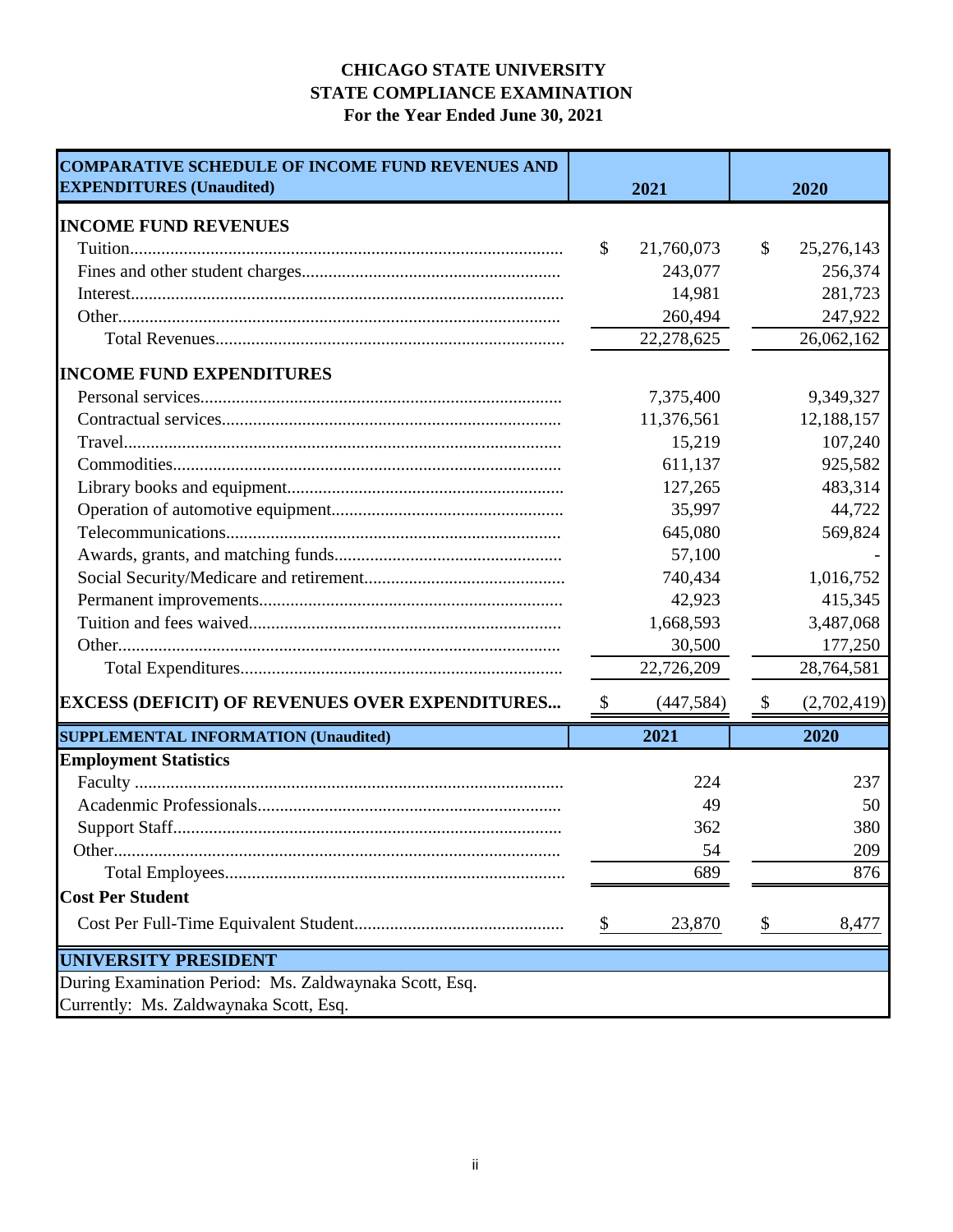#### **FINDINGS, CONCLUSIONS, AND RECOMMENDATIONS**

#### **INADEQUATE CONTROLS OVER CONTRACTUAL SERVICES EXPENDITURES**

The University did not have adequate controls over its contractual service expenditures.

During our review of 25 contracts (totaling \$1,451,591), including purchase orders, executed during the fiscal year ended June 30, 2021, we noted the following:

- One exempt purchase (totaling \$50,000) was published in the Illinois Procurement Bulletin 63 days late.
- Three contracts (totaling \$138,380) were executed subsequent to the start date of the contracts. The contract execution dates ranged from 8 to 328 days from the commencement of services.
- Ten contracts (totaling \$892,838) were not submitted or submitted timely to the Office of Comptroller. Of the ten contracts, nine contracts (totaling \$842,838) were filed 1 to 190 days late and the remaining contract (totaling \$50,000) was not filed.
- The disclosure of financial interest statement for one contract (totaling \$76,500) was obtained 426 days after the execution of the contract.
- One contract (totaling \$38,380) was not supported by three price quotes from vendors on the University's bidders list.
- One contract (totaling \$260,000) was not properly approved. One signatory, who approved the contract, did not complete and file a Contract Signature Authorization Form (Form SCO-470) with the Office of Comptroller.
- The University indicated there were no interagency agreements in effect during the examination period, however, throughout testing of University contracts, interagency agreements were discovered. Due to these conditions, we were unable to conclude whether the University's population records were sufficiently precise and detailed under the Attestation Standards promulgated by the American Institute of Certified Public Accountants (AT-C § 205.35) to test the

#### **A purchase was published in the Procurement Bulletin late.**

**Contracts were not submitted timely to the Office of Comptroller** 

**A contract did not obtain three price quotes**

**A contract was not properly approved**

**Did not maintain a population of interagency agreements**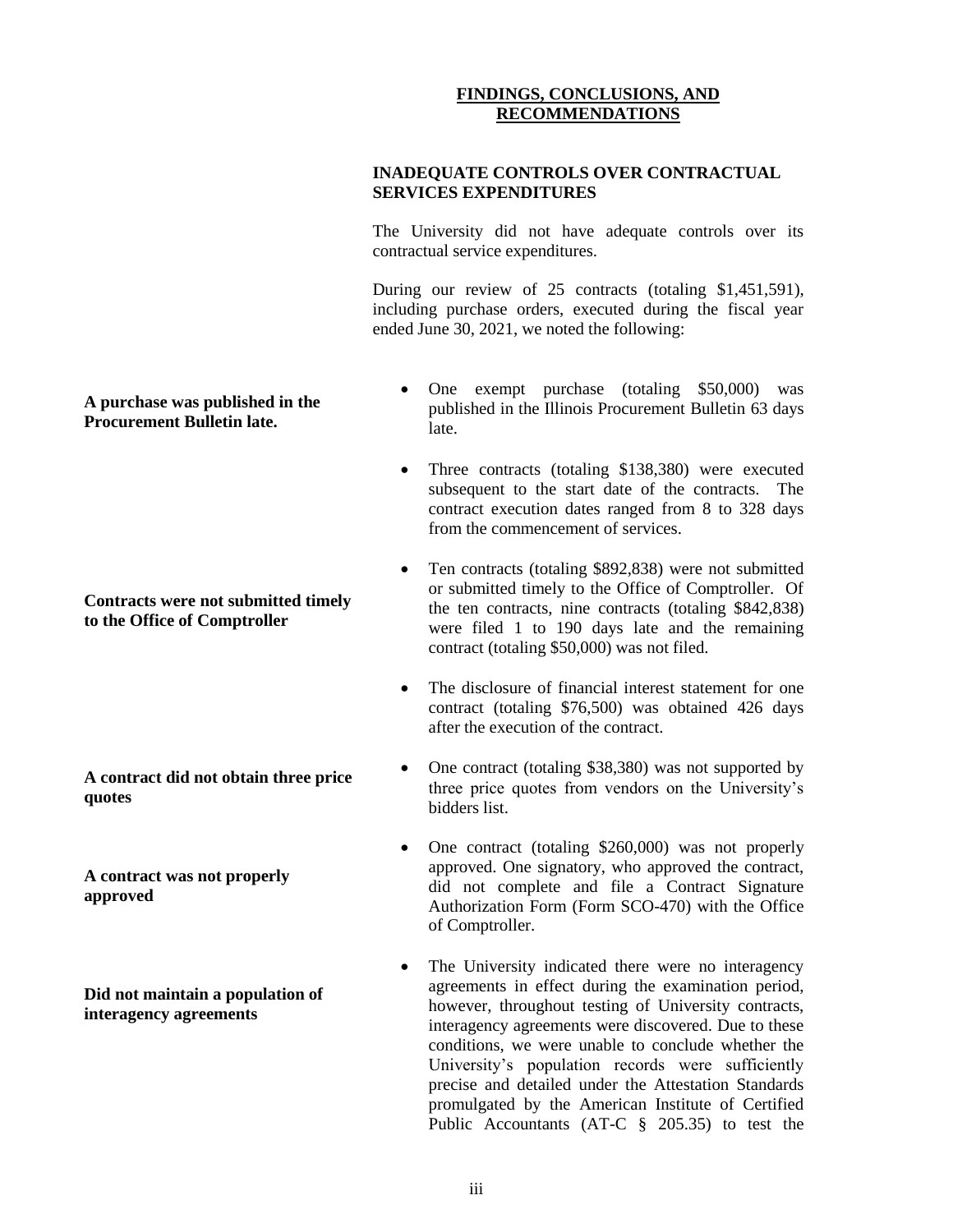University's interagency agreements. (Finding 6, pages 24-26) **This finding has been repeated since 2016.** 

**University agreed with the auditors** We recommended the University establish appropriate procedures to ensure all contracts are completed, approved, and properly executed prior to the commencement of services. We also recommended the University maintain documentation of its population of interagency agreements. Further, we recommended the University review its procedures to ensure disclosures are obtained prior to the execution of contracts, and contracts are supported by three price quotes when required, posted in the Illinois Procurement Bulletin, and filed with the Office of Comptroller in accordance with the State statutes and guidelines. University officials agreed with the recommendation and stated the University has created a monthly procurement training for staff and continue to update its procurement documentation and guidelines. University officials further stated purchasing activities that did not conform to established requirements would prompt engagement of senior campus leadership with noncompliant departments. **LACK OF ADEQUATE CONTROLS OVER REVIEW OF INTERNAL CONTROLS OVER SERVICE PROVIDERS**  The University did not conduct adequate independent internal control reviews over its service providers' System and Organization Controls (SOC) reports.

> During our testing of six service providers, we noted the following:

- Six (100%) SOC reports identified Complementary User Entity Controls (CUEC) necessary for the service provider's system which relies on the University to implement the CUECs in order to achieve the service providers' control objectives. The University did not perform an assessment to determine if it had implemented the CUECs for each service provider.
- Five (83%) SOC reports identified subservice providers. The University did not perform additional assessments on the subservice providers to determine the impact to the University's internal control environment.
- One (17%) SOC report had a qualified opinion due to deficiencies noted by the Service Auditor. The

**Did not assess service providers' CUEC**

**Did not assess the impact of subservice providers' internal controls to the University's control environment**

**Did not assess the impact of service providers' deficiencies**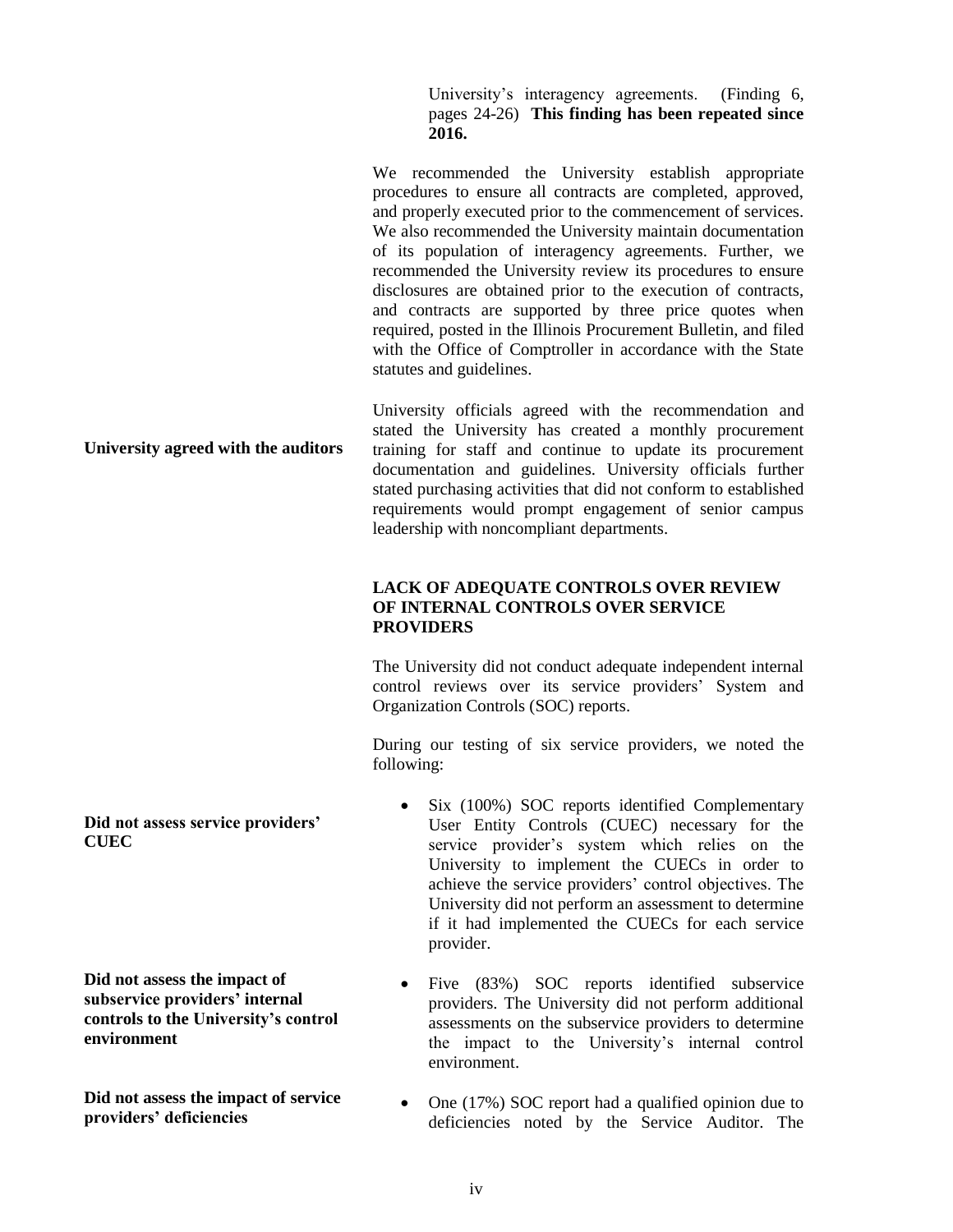University did not document the deviations and perform an analysis of the impact of those deviations on the University's internal control environment. (Finding 7, pages 27-29)

We recommended the University:

- Monitor and document the operation of the CUECs relevant to the University's operations; and
- Document the deviations noted on SOC reports and perform an analysis of the impact of those deviations on the University's internal control environment.

In addition, we recommended for SOC Reports with subservice providers, the University should:

- Either obtain and review a SOC report for each subservice provider or perform alternative procedures to satisfy the usage of each subservice provider would not impact the University's internal control environment; and,
- Document its review of the SOC reports and review all significant issues with each subservice provider to ascertain if a corrective action plan exists and when it will be implemented, any impacts to the University, and any compensating controls.

**University agreed with the auditors** University officials agreed with the recommendation and stated the University has obtained required SOC reports and initiated necessary steps for review and approval of the SOC reports.

#### **NONCOMPLIANCE WITH THE CHICAGO STATE UNIVERSITY LAW**

The University did not fully comply with the requirements of the Chicago State University Law regarding flexible hours positions.

The University Board of Trustees (Board) established goals for flexible hours positions at the University. The Board passed a resolution in 2013 to achieve a goal of having 20% of its employees working on flexible schedules by 2016.

During testing, we noted the University reached its 20% goal. However, the University did not track the flexible hours worked by the employees, thus the Board did not evaluate the effectiveness and efficiency of the flexible hours program. (Finding 8, page 30)

We recommended the University track employees' flexible hours and schedules to evaluate the effectiveness and efficiency of the program in compliance with the requirements of the Chicago State University Law.

**University did not track the flexible hours worked by the employees**